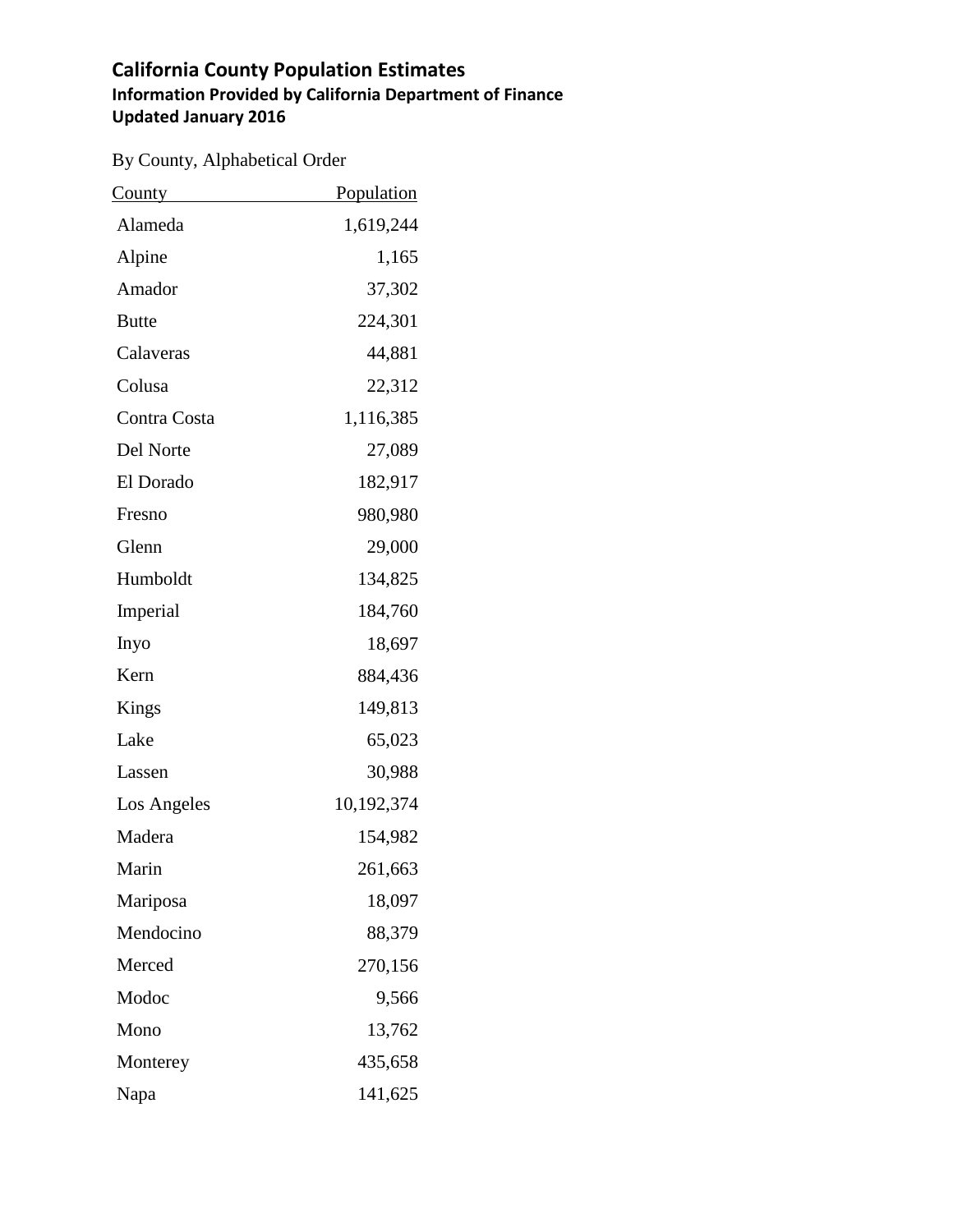| Nevada          | 97,946    |
|-----------------|-----------|
| Orange          | 3,165,203 |
| Placer          | 371,558   |
| Plumas          | 19,675    |
| Riverside       | 2,331,040 |
| Sacramento      | 1,489,308 |
| San Benito      | 57,572    |
| San Bernardino  | 2,127,735 |
| San Diego       | 3,275,546 |
| San Francisco   | 862,470   |
| San Joaquin     | 728,509   |
| San Luis Obispo | 276,142   |
| San Mateo       | 762,327   |
| Santa Barbara   | 445,444   |
| Santa Clara     | 1,915,407 |
| Santa Cruz      | 274,594   |
| Shasta          | 178,795   |
| Sierra          | 3,166     |
| Siskiyou        | 44,563    |
| Solano          | 429,384   |
| Sonoma          | 500,487   |
| Stanislaus      | 537,957   |
| Sutter          | 97,701    |
| Tehama          | 63,975    |
| Trinity         | 13,583    |
| Tulare          | 465,013   |
| Tuolumne        | 54,511    |
| Ventura         | 852,964   |
| Yolo            | 212,747   |
| Yuba            | 75,621    |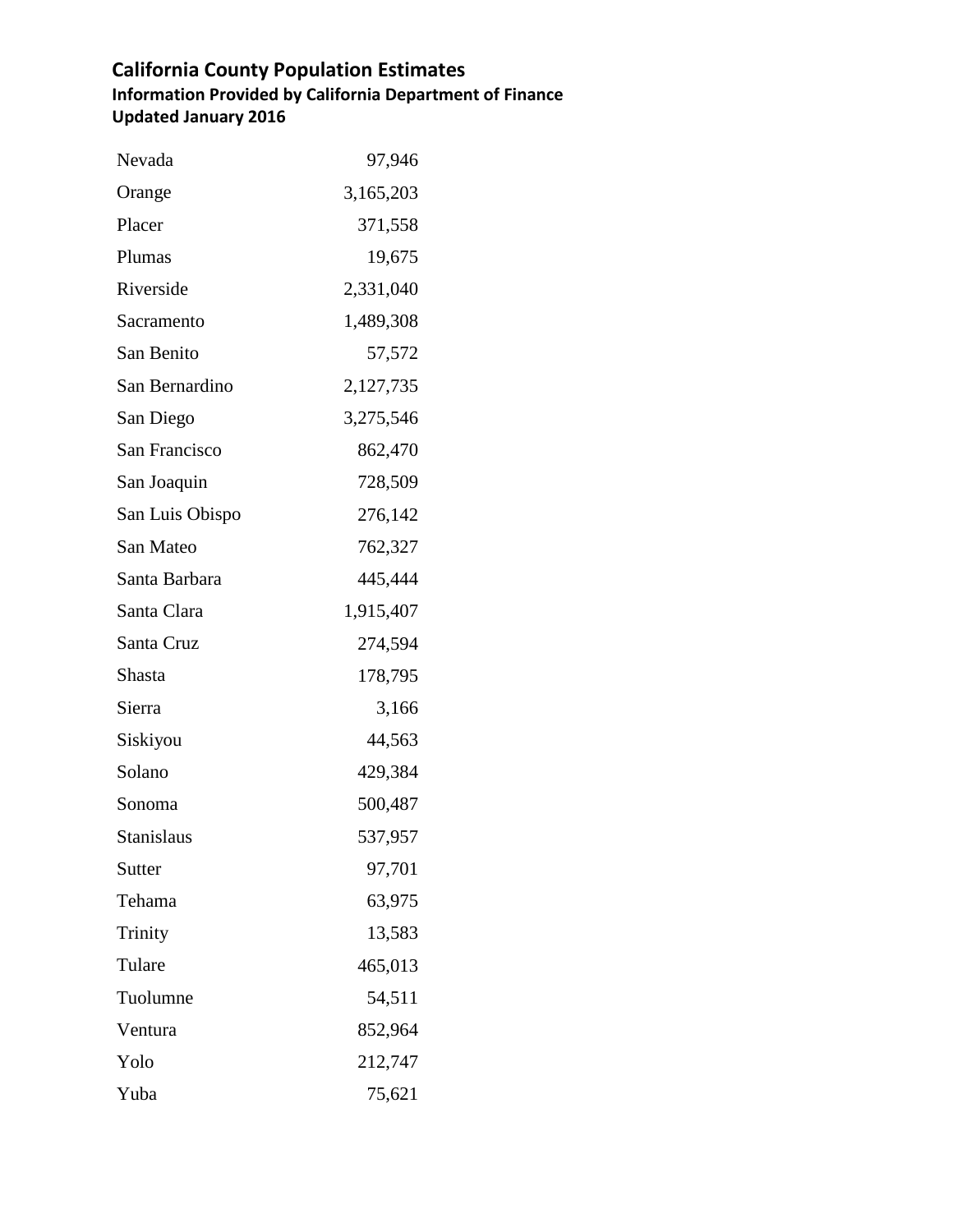| Total | 39,071,323 |
|-------|------------|
|       |            |

#### By County, Numeric Order

| <b>County</b>     | Population |
|-------------------|------------|
| Los Angeles       | 10,192,374 |
| San Diego         | 3,275,546  |
| Orange            | 3,165,203  |
| Riverside         | 2,331,040  |
| San Bernardino    | 2,127,735  |
| Santa Clara       | 1,915,407  |
| Alameda           | 1,619,244  |
| Sacramento        | 1,489,308  |
| Contra Costa      | 1,116,385  |
| Fresno            | 980,980    |
| Kern              | 884,436    |
| San Francisco     | 862,470    |
| Ventura           | 852,964    |
| San Mateo         | 762,327    |
| San Joaquin       | 728,509    |
| <b>Stanislaus</b> | 537,957    |
| Sonoma            | 500,487    |
| Tulare            | 465,013    |
| Santa Barbara     | 445,444    |
| Monterey          | 435,658    |
| Solano            | 429,384    |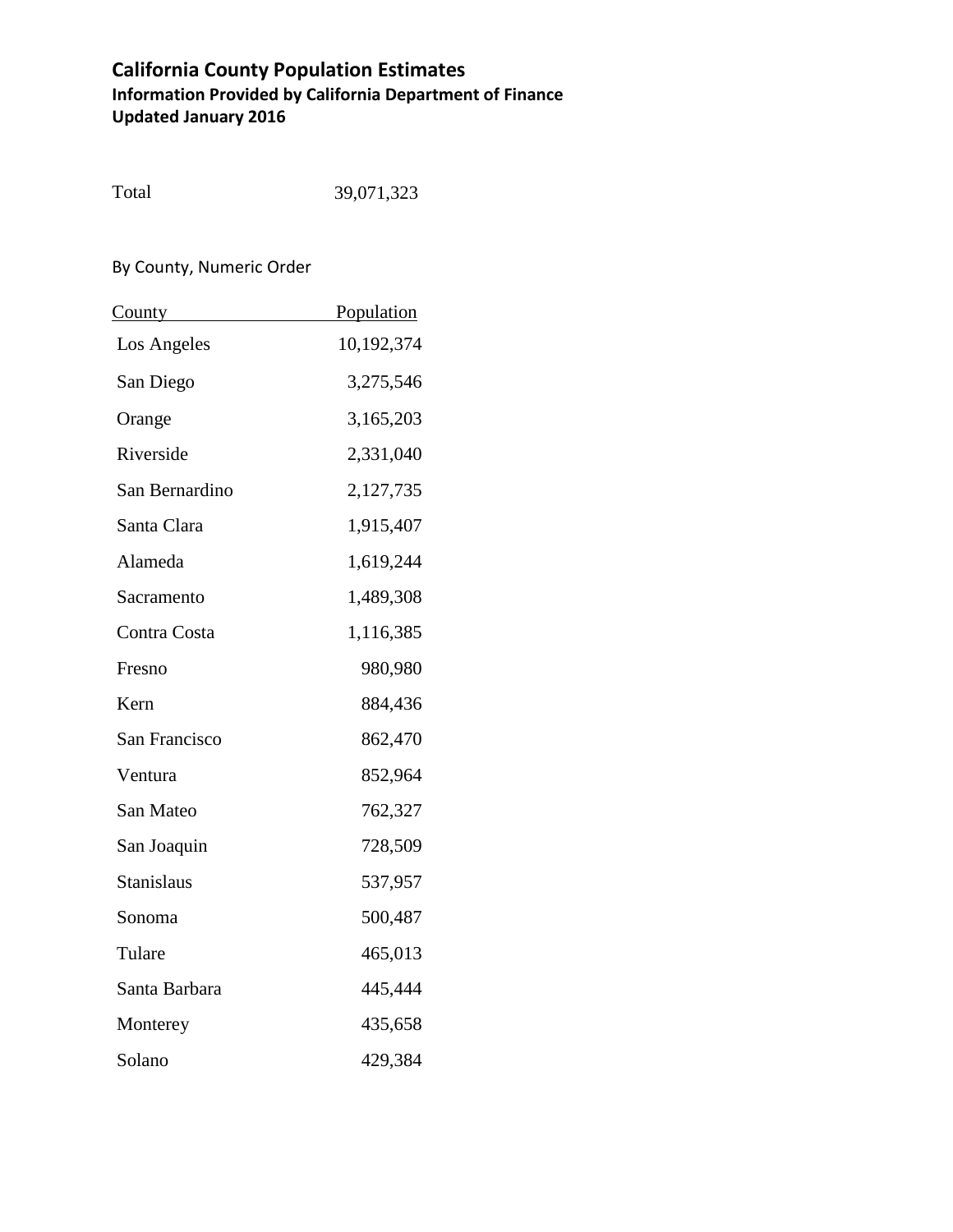| Placer          | 371,558 |
|-----------------|---------|
| San Luis Obispo | 276,142 |
| Santa Cruz      | 274,594 |
| Merced          | 270,156 |
| Marin           | 261,663 |
| <b>Butte</b>    | 224,301 |
| Yolo            | 212,747 |
| Imperial        | 184,760 |
| El Dorado       | 182,917 |
| Shasta          | 178,795 |
| Madera          | 154,982 |
| Kings           | 149,813 |
| Napa            | 141,625 |
| Humboldt        | 134,825 |
| Nevada          | 97,946  |
| Sutter          | 97,701  |
| Mendocino       | 88,379  |
| Yuba            | 75,621  |
| Lake            | 65,023  |
| Tehama          | 63,975  |
| San Benito      | 57,572  |
| Tuolumne        | 54,511  |
| Calaveras       | 44,881  |
| Siskiyou        | 44,563  |
| Amador          | 37,302  |
| Lassen          | 30,988  |
| Glenn           | 29,000  |